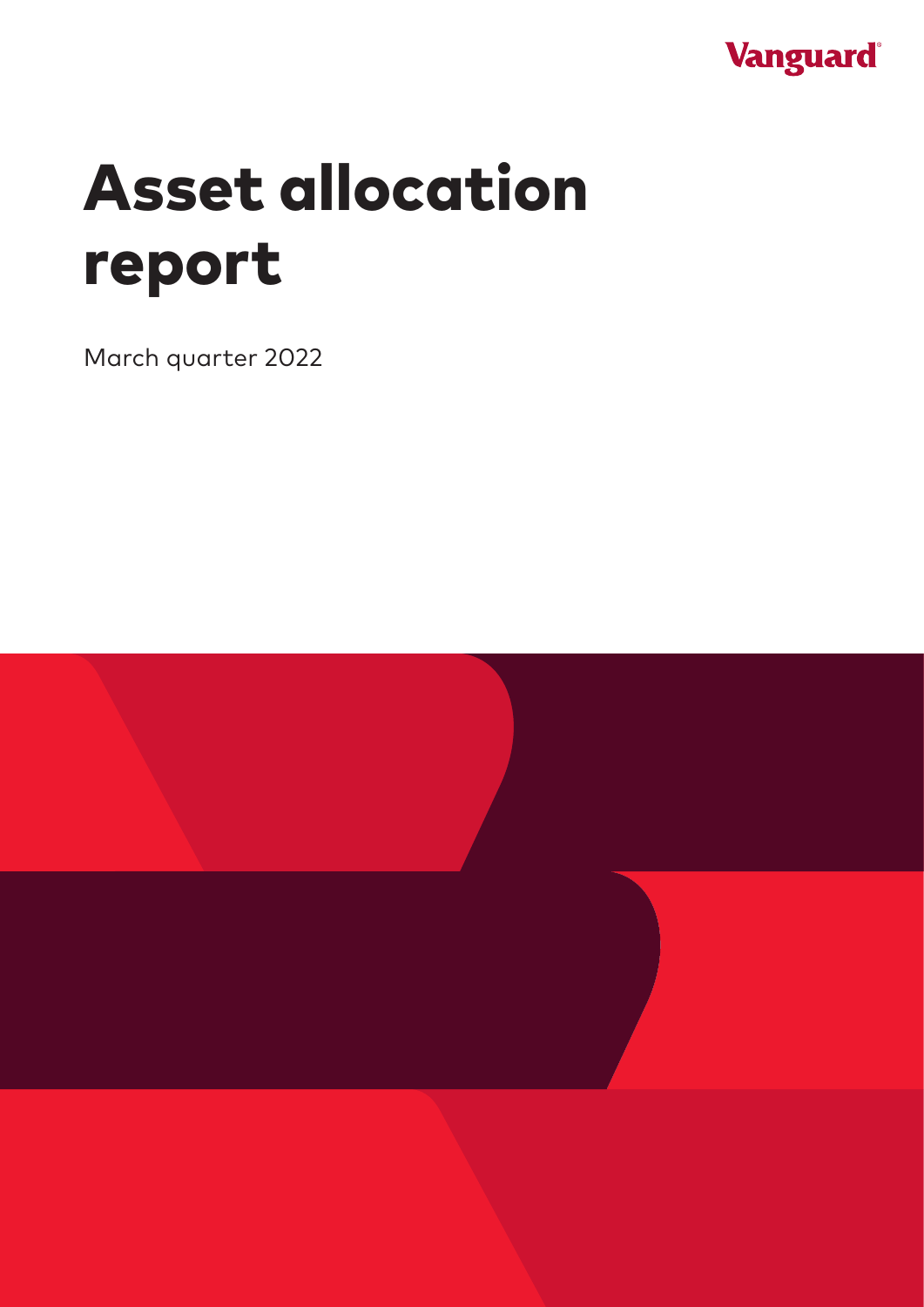### Contents

| How should investors respond to rising real rates? | 3  |
|----------------------------------------------------|----|
| Quarter in review                                  | 7  |
| Economic outlook                                   | 8  |
| Long-term market outlook                           | 12 |
| Asset allocation                                   | 15 |
| What the yield curve is-and isn't-telling us       | 17 |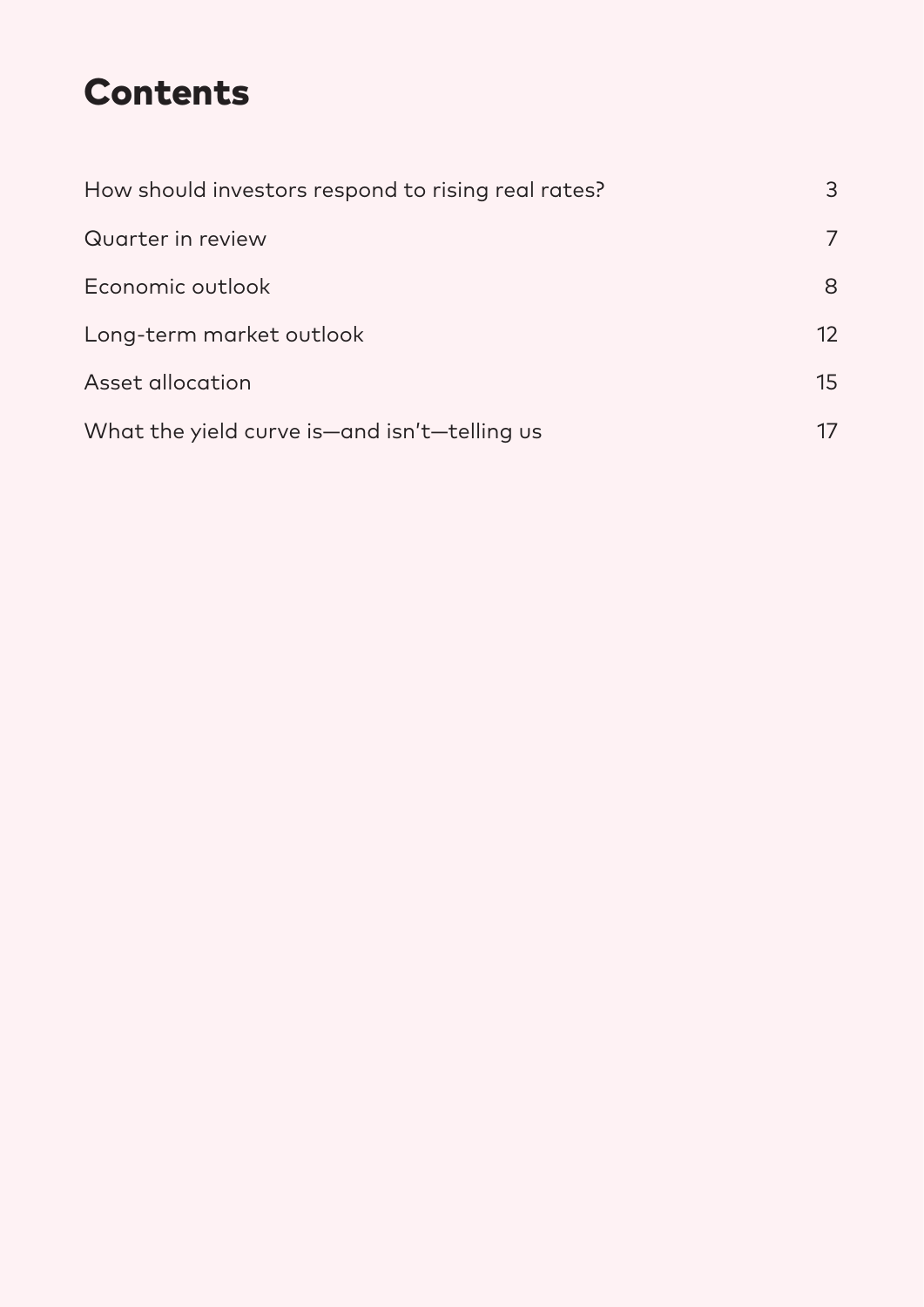### <span id="page-2-0"></span>How should investors respond to rising real rates?

Should investors adjust their portfolios in response to the U.S. Federal Reserve enacting the first in what is likely to be a series of interest rate hikes? For most investors, the answer will be no, other than regular rebalancing. But history shows that certain sub-asset classes have consistently outperformed during rising real rate environments.

"Our research suggests that the current environment may present opportunities for those investors who have the ability and willingness to take some active risk and be a little more targeted in their approach," said Ian Kresnak, an investment strategist at Vanguard and a member of the Vanguard Capital Markets Model (VCMM) research team<sup>1</sup>.

#### Rare conditions prompt action

Kresnak noted that we are in an unusual market and economic environment, which is likely to mean that the Fed will raise interest rates over the coming years to levels not seen since before the global financial crisis. Although the recent events in Ukraine and uncertainty about the effects policy normalisation will have on the broader economy raise the risks that rates may not rise as much as we anticipate, it is unlikely that they will stay at or below current levels due to high inflation rates.

This environment is likely to lead to rising real interest rates, which differ from nominal interest rates in that real rates are adjusted to remove the effects of inflation. The VCMM team investigated how some sub-asset classes performed during rising real rate environments and what drove performance. Given Vanguard's expectation that the Fed may raise the nominal rate to 3%, the team focused on similar periods with relatively large rate hikes that also led to spikes in real rates.

The analysis examined a mix of economic environments during which real rate increases occurred, including during an improving economy in 1992–1994 and a period of low growth and low interest rates in 2014–2019.

"It was important to include a wide range of economic cycles to capture as many of the conditions that exist today," Kresnak said. "This allows us to get a better understanding of how and why different sub-asset classes performed."

#### Three key findings

The team's research resulted in three key findings:

**1. Certain sub-asset-classes have consistently outperformed, and some have consistently underperformed. Figure 1** (overleaf) shows how 13 common sub-asset classes in investors' portfolios performed over six periods when real rates rose. The sub-asset classes that outperformed on average also tended to outperform across the six periods. The same was true for those sub-asset classes that on average underperformed, as they consistently underperformed across the different environments when real rates rose.

"Although it is not a perfect relationship, there is a clear pattern that exists between rising real rates and sub-asset class performance," Kresnak said. "When real interest rates are rising, investors tend to prefer the certainty of more immediate cash flows in their equity portfolios, which is what we typically see in highquality value stocks, the best-performing sub-asset class during rising real rate environments."

The VCMM team found that the relationship between rising real rates and performance is stronger with bonds than with equities, given the more fixed nature of bonds' cash flows. "Equity cash flows are more uncertain, and performance tends to be influenced more by other factors, such as the business environment," he said. "In general, bonds tend to be adversely affected in a rising real rate environment."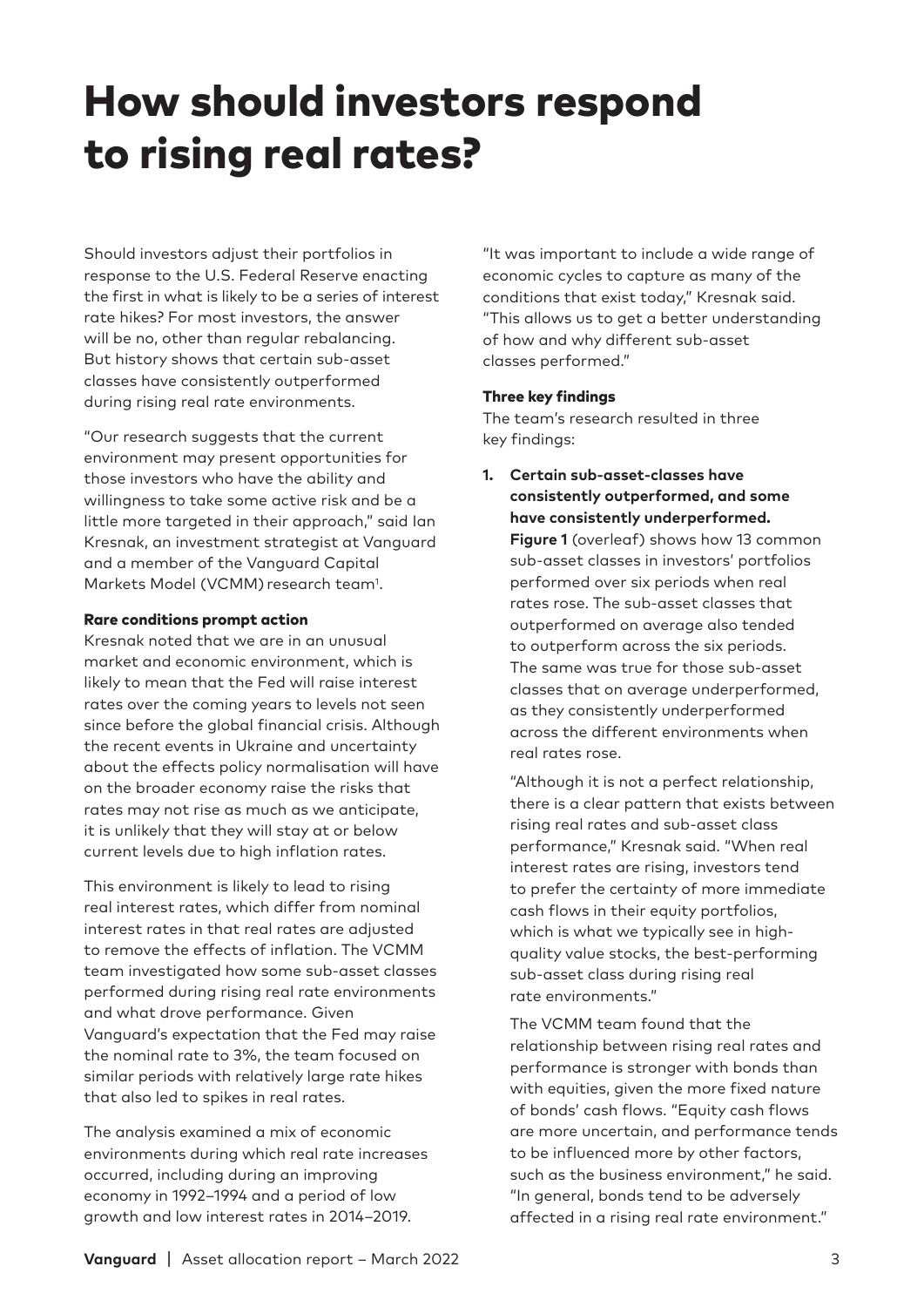Figure 1. Prolonged and persistent periods of real rate increases favour some sub-asset classes

| 30 JUN. 1976 31 AUG. 1981 30 SEP. 1984 31 DEC. 1994 31 JUL. 2007 30 APR. 2019 |  |  |
|-------------------------------------------------------------------------------|--|--|
|                                                                               |  |  |

**Above median relative returns on average**

| <b>High-quality value</b>  | <b>Top quartile</b> | Top quartile        | Top quartile        | Top quartile        | Top quartile        | 4th quartile        |
|----------------------------|---------------------|---------------------|---------------------|---------------------|---------------------|---------------------|
| International equities     | Not applicable      | Not applicable      | 2nd quartile        | <b>Top quartile</b> | <b>Top quartile</b> | <b>Top quartile</b> |
| <b>Emerging markets</b>    | Not applicable      | Not applicable      | Not applicable      | 4th quartile        | <b>Top quartile</b> | 2nd quartile        |
| <b>Value stocks</b>        | <b>Top quartile</b> | 3rd quartile        | <b>Top quartile</b> | 2nd quartile        | 2nd quartile        | 3rd quartile        |
| U.S. equities              | 2nd avartile        | 2nd quartile        | 2nd quartile        | 2nd avartile        | Median              | <b>Top quartile</b> |
| <b>Small-cap stocks</b>    | Not applicable      | <b>Top quartile</b> | 3rd quartile        | <b>Top quartile</b> | 2nd quartile        | 2nd quartile        |
| <b>High quality growth</b> | 2nd quartile        | 2nd quartile        | <b>Median</b>       | 4th quartile        | 3rd quartile        | <b>Top quartile</b> |

| Below median relative returns on average |                |                |              |               |              |               |  |
|------------------------------------------|----------------|----------------|--------------|---------------|--------------|---------------|--|
| <b>Growth stocks</b>                     | 3rd quartile   | 3rd quartile   | 3rd quartile | 3rd quartile  | 3rd quartile | 4th quartile  |  |
| High-yield bonds                         | Not applicable | Not applicable | 4th quartile | 2nd quartile  | 4th quartile | <b>Median</b> |  |
| Home prices                              | 4th quartile   | <b>Median</b>  | 3rd quartile | 3rd quartile  | 4th quartile | 2nd quartile  |  |
| <b>Commodities</b>                       | <b>Median</b>  | 4th quartile   | 4th quartile | <b>Median</b> | 3rd quartile | 3rd quartile  |  |
| Low-quality growth                       | 3rd quartile   | 4th quartile   | 4th quartile | 4th quartile  | 2nd quartile | 3rd quartile  |  |
| U.S. aggregate bonds                     | 4th quartile   | 4th quartile   | 2nd quartile | 3rd quartile  | 4th quartile | 4th quartile  |  |

Sources: Vanguard calculations, based on data from the U.S Treasury, the U.S. Bureau of Economic Analysis, Bloomberg, CRSP, Kenneth R. French's website, at mba.tuck.dartmouth.edu/pages/faculty/ken.french/data library.html, Robert Shiller's website, at aida.wss.yale.edu/~shiller/data.htm, Standard & Poor's, MSCI, Dow Jones, and Russell, as of 31 December 2021. Past performance is no guarantee of future returns. The performance of an index is not an exact representation of any particular investment, as you cannot invest directly in an index.

#### **2. Rising real rates hedge inflation.**

Despite the current high inflation, it may not be advisable to overweight traditional inflation hedges such as Treasury Inflation-Protected Securities and commodities, Kresnak said. "Traditional inflation hedges have typically underperformed when real interest rates rise, because policymakers are acting with the goal of bringing down inflation, and investors generally believe they will succeed," he said.

#### **3. The growth environment is not a distinguishing factor.**

Rising real rates typically are associated with improving economic conditions and higher inflation. But they can also rise because of excessive monetary tightening or deflation, which causes economic conditions to contract.

**Figure 2** (overleaf) compares performance in a rising real rate environment when economic conditions are contracting and when they are improving. It clearly shows a positive slope for most sub-asset classes, suggesting that relative performance is similar whether the economy is expanding or contracting, as long as real rates are rising. If economic conditions were a key driver of relative performance, we would expect the dots to be positioned along the solid diagonal line sloping downward.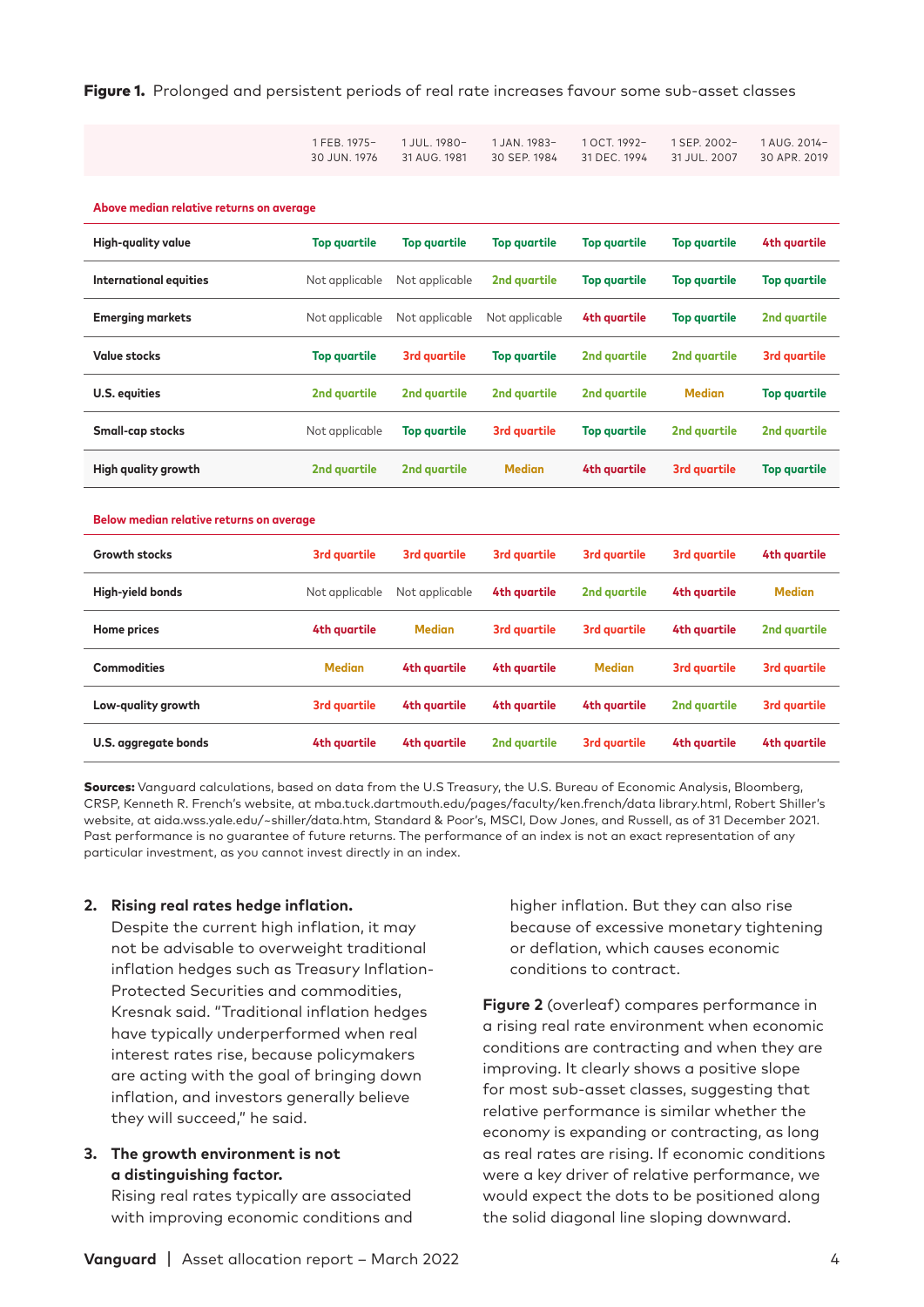The analysis revealed three notable outliers emerging markets, commodities, and highquality value. Vanguard research shows that valuations for emerging markets stocks are sensitive to the economic environment<sup>2</sup>. Commodity returns also depend heavily on the economic cycle, because demand is higher when the economy is growing. And highquality value stocks tend to outperform

when economic conditions are strong, because investors are less willing to pay a premium for growth when it is plentiful.

The analysis also looked at sub-asset class performance during periods of rising and falling real interest rates (**Figure 3**). The negative slope in the chart below suggests that changes in real rates are a significant factor in explaining relative performance.



Figure 2. Economic conditions don't matter for most sub-asset classes when real rates rise

Notes: Each dot represents a sub-asset class listed in the first chart. The dots are plotted based on their historical relative performance rank when economic conditions are expanding and when they are contracting. Past performance is no guarantee of future returns. The performance of an index is not an exact representation of any particular investment, as you cannot invest directly in an index.

**Source:** Vanguard calculations as of 31 December 2021.



#### Figure 3. Economic conditions don't matter for most sub-asset classes when real rates rise

Notes: Each dot represents a sub-asset class listed in the first chart. The dots are plotted based on their historical relative performance rank when real interest rates are rising and when they are falling. Past performance is no guarantee of future returns. The performance of an index is not an exact representation of any particular investment, as you cannot invest directly in an index.

Source: Vanguard calculations as of 31 December 2021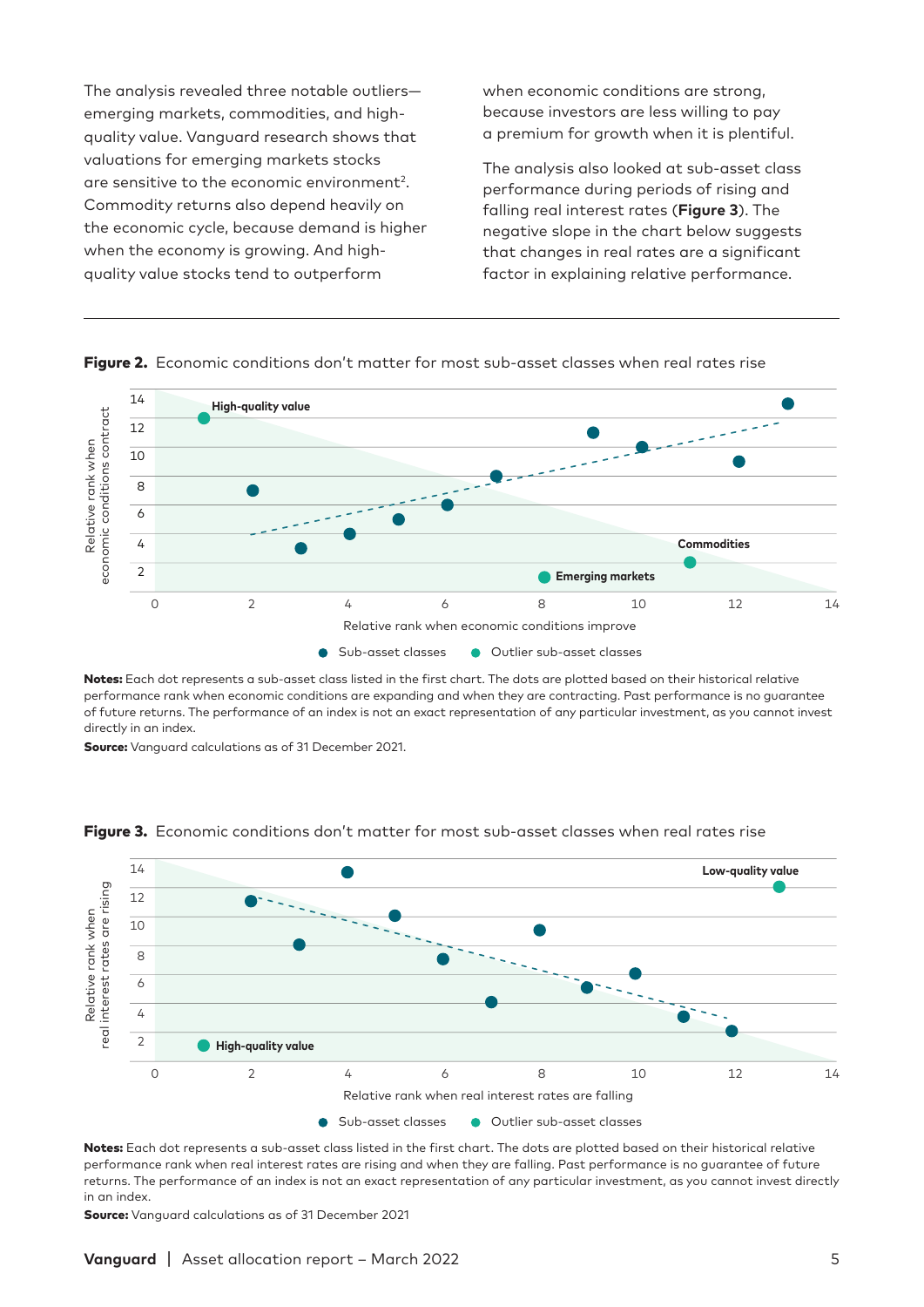Kresnak added that many sub-asset classes that stand to gain in a rising real rate environment have been out of favour for years. As real rates increase, the risks are that active investors will stick with the best active decisions of the past decade and that passive investors will fail to rebalance.

"The opportunity is that the sub-asset classes that stand to gain the most from normalizing policy are more attractively priced precisely because they underperformed in the last decade," he said. "In that sense, both active and passive investors stand to benefit."

<sup>1</sup> The VCMM is a proprietary financial simulation tool developed and maintained by Vanguard's primary investment research and advice teams. The model forecasts distributions of future returns for a wide array of broad asset classes.

<sup>2</sup> See *Vanguard Economic and Market Outlook for 2022: Striking a Better Balance*.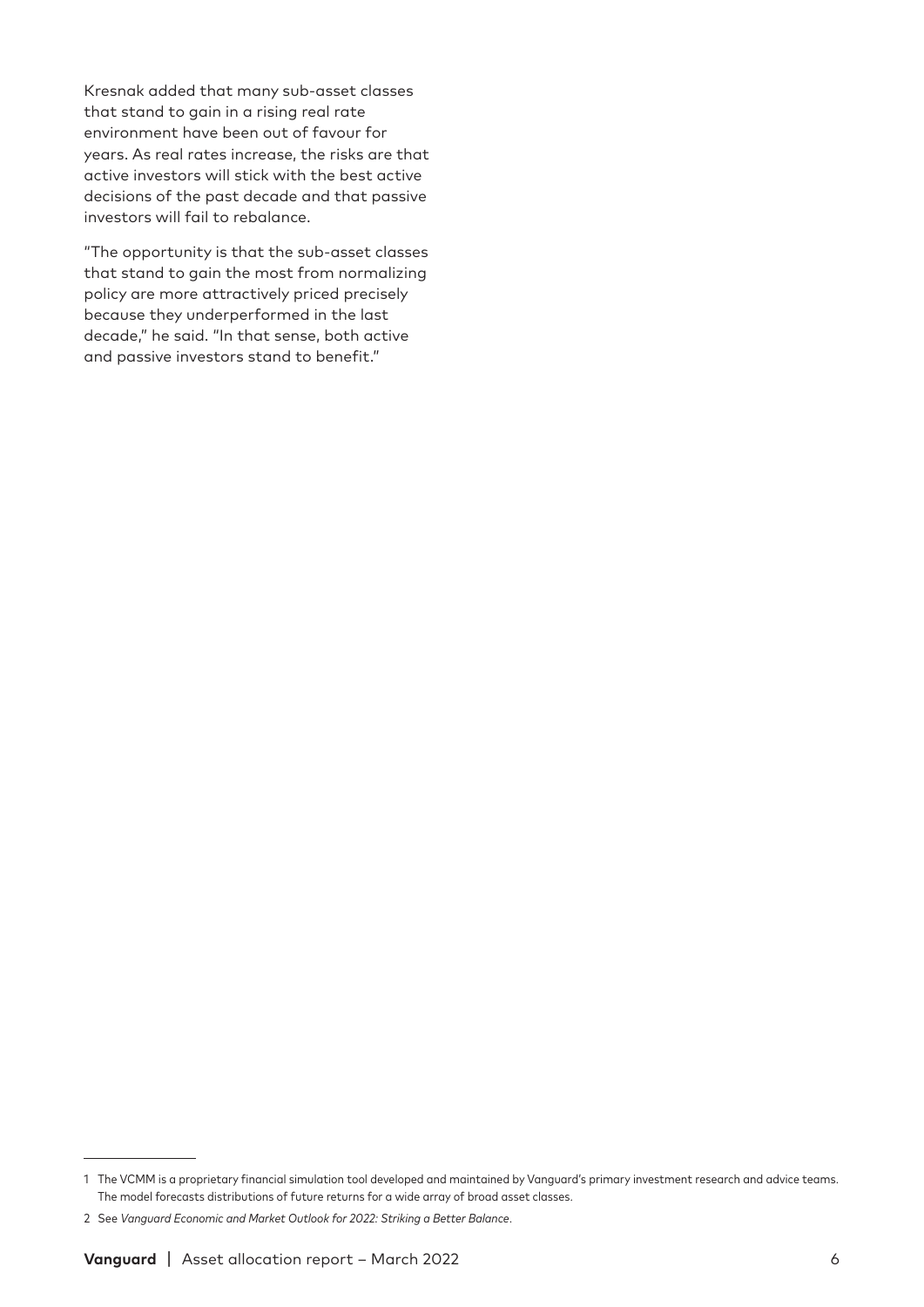### <span id="page-6-0"></span>Quarter in review

Global markets entered the new year facing familiar headwinds, as rising inflation pressures and the prospect of higher interest rates remained top of mind for investors. Equity markets became more dispersed in January as policy tightening weighed on rate-sensitive growth stocks and dampened risk appetite. However, the conflict in Ukraine further stoked inflation and supply chain concerns as commodity prices were sent soaring.

Volatility remained elevated as equities sold off over the quarter, with tech stocks leading global equities lower to a 4.6% loss (**Figure 4**). Meanwhile, energy and materials companies capitalised on elevated commodity prices and financials benefitted from higher interest rates. Heavy exposure to these sectors saw the Australian equity market among the few ending the quarter in positive territory, up 2.1%. Emerging markets continued to be weighed down as the impacts of the Ukraine war and COVID outbreaks in China pulled the overall index down 6.1%.

Fixed income markets similarly sold off as yields climbed (as prices fell) throughout the quarter. Despite a brief rally in bonds as the war began in Ukraine, the overwhelming trajectory of yields was upwards. Markets priced in increasingly hawkish responses from central banks as concerns focused on the compounding effects of surging commodity prices and further supply chain shocks on already heated and inflationary economies. 10-year government bonds in the United States and Australia rose by 81 basis points and 116 basis points respectively, translating to losses of 5% and 5.9% across international and domestic bonds (**Figure 5**).

#### Figure 4. Australian and U.K. equities lead YTD



Notes: Returns are cumulative total returns in local currency. Source: FactSet, as of 31 March 2022.





Notes: Returns are cumulative total returns denominated in AUD.

Source: FactSet, Refinitiv, as of 31 March 2022.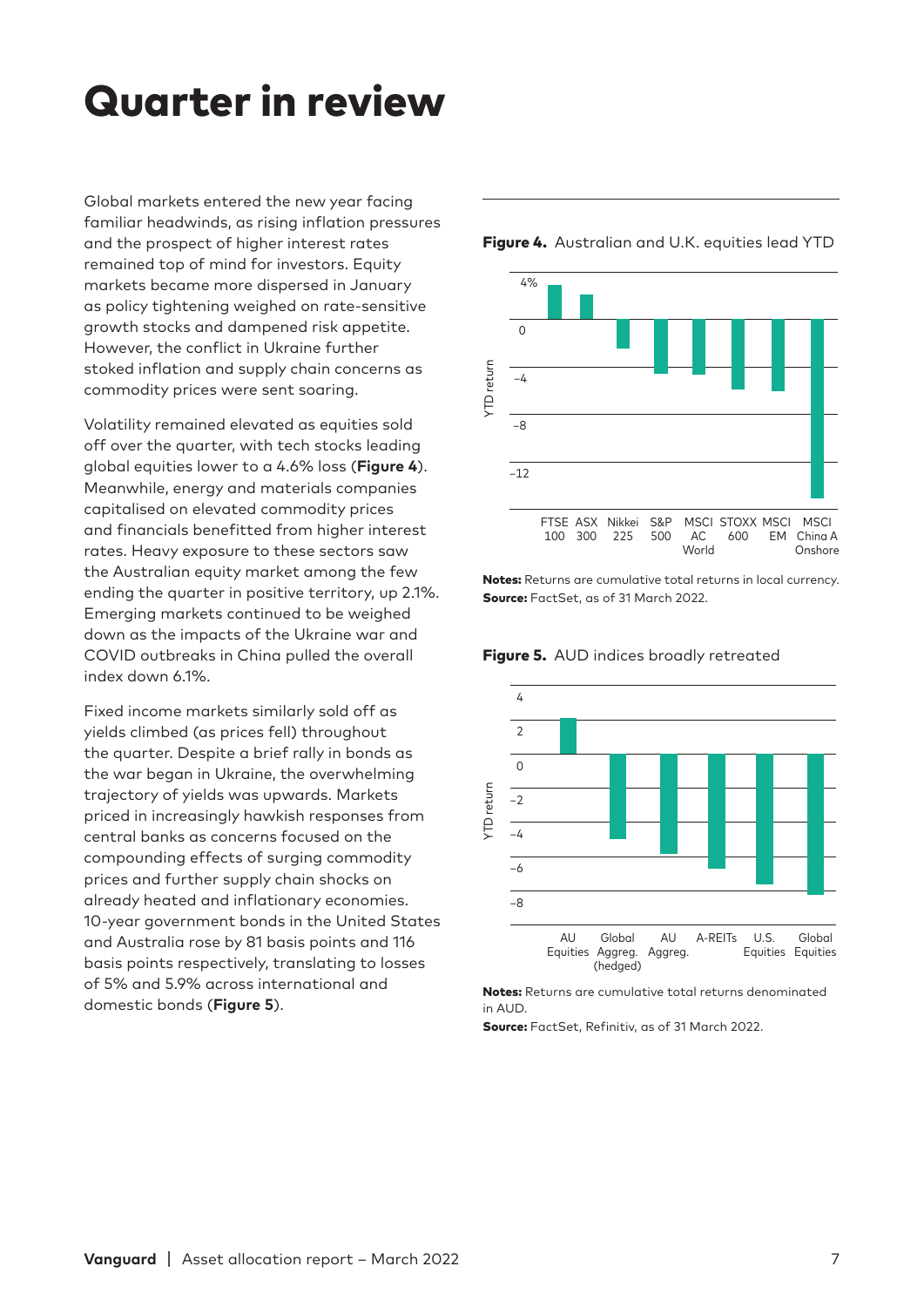### <span id="page-7-0"></span>Economic outlook

Since lockdowns ended in late 2021, the Australian economy has come back to life. Many restaurants, cafes and retail stores are bustling again, tourists are slowly returning to Australia's shores, and unemployment is lower than before the pandemic. This has prompted the Reserve Bank of Australia (RBA) to shift its tone on the outlook, which suggests that interest rates are likely to rise this year.

The pandemic took a big toll on the Australian economy. During the first major outbreak of COVID in 2020, GDP contracted by around 7%, the largest decline in modern history (**Figure 6**). As the initial lockdowns ended, the economy quickly recovered. It was only when a second major outbreak occurred that the economy contracted once more, this time by only 2%. With the rollout of the vaccine and the end of lockdowns, GDP has once again bounced back, and is likely to recover its pre-crisis trend in 2022.



Figure 6. GDP has nearly recovered to its pre-COVID trend

Source: Vanguard calculations based on data from Bloomberg, as of 31 March 2022.

Past performance information is given for illustrative purposes only and should not be relied upon as, and is not, an indication of future performance.

This publication contains certain 'forward looking' statements. Forward looking statements, opinions and estimates provided in this publication are based on assumptions and contingencies which are subject to change without notice, as are statements about market and industry trends, which are based on interpretations of current market conditions. Forwardlooking statements including projections, indications or guidance on future earnings or financial position and estimates are provided as a general guide only and should not be relied upon as an indication or guarantee of future performance. There can be no assurance that actual outcomes will not differ materially from these statements. To the full extent permitted by law, Vanguard Investments Australia Ltd (ABN 72 072 881 086 AFSL 227263) and its directors, officers, employees, advisers, agents and intermediaries disclaim any obligation or undertaking to release any updates or revisions to the information to reflect any change in expectations or assumptions.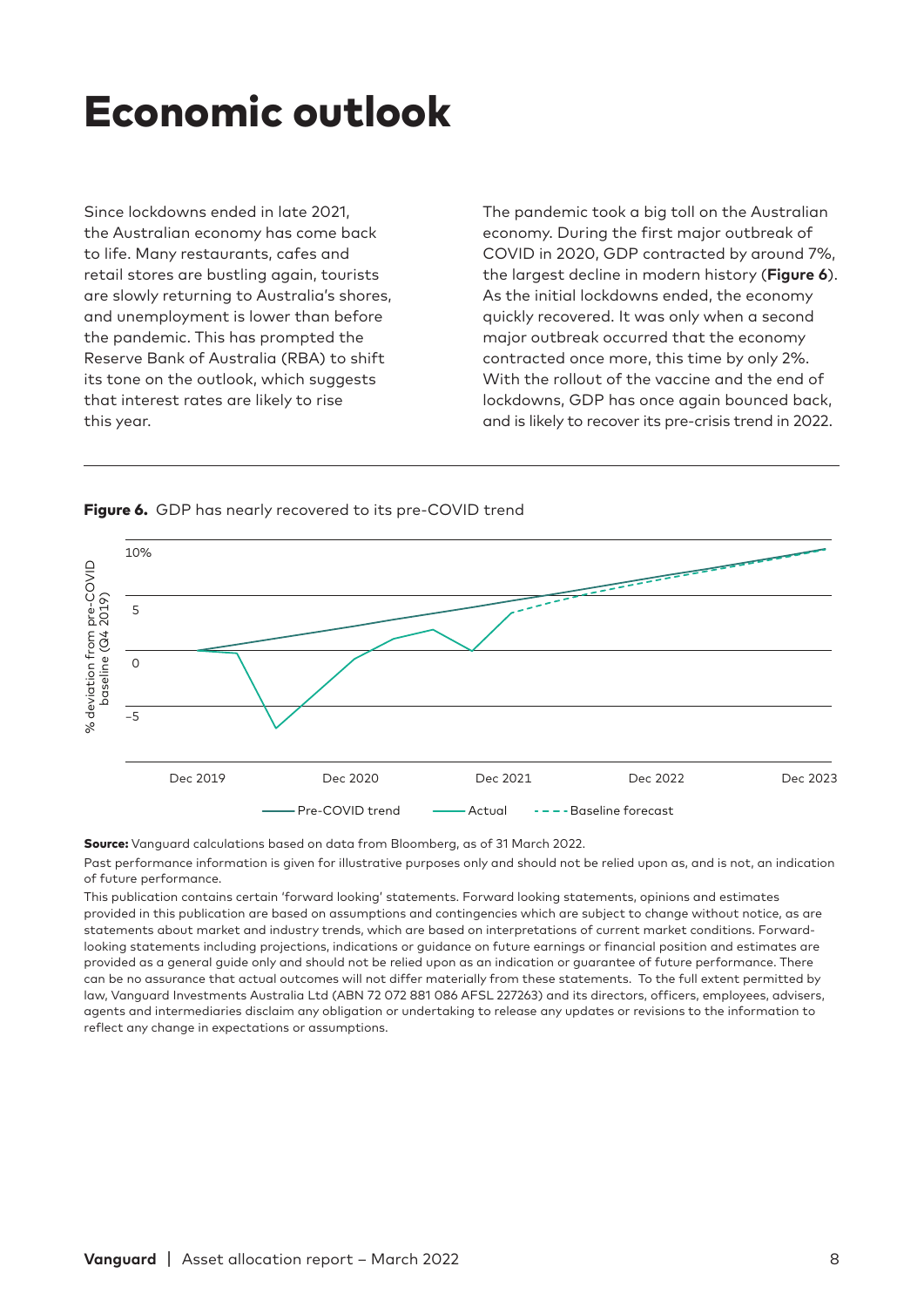The economic recovery has also helped the labour market bounce back from the pandemic shock. Unemployment peaked at over 7% during 2020 (see **Figure 7**). This does not include furloughed workers who were technically still employed, so the true peak in unemployment was likely much higher. By February this year, unemployment had fallen to 4% for the first time since 2008, and underemployment, which includes people

insufficiently employed relative to what they desire, is also back at pre-GFC levels. We expect unemployment to fall below 4% and remain at low levels for the foreseeable future. Consequently, we expect wage growth to steadily rise (**Figure 8**), although this process tends to be drawn out due to multiyear enterprise agreements that cannot be immediately renegotiated.

Figure 7. Unemployment and underemployment have fallen to pre-GFC levels



Source: Bloomberg, as of 31 March 2022. Past performance information is given for illustrative purposes only and should not be relied upon as, and is not, an indication of future performance.



Figure 8. Wages growth is recovering

Source: Bloomberg, as of 31 March 2022. Past performance information is given for illustrative purposes only and should not be relied upon as, and is not, an indication of future performance.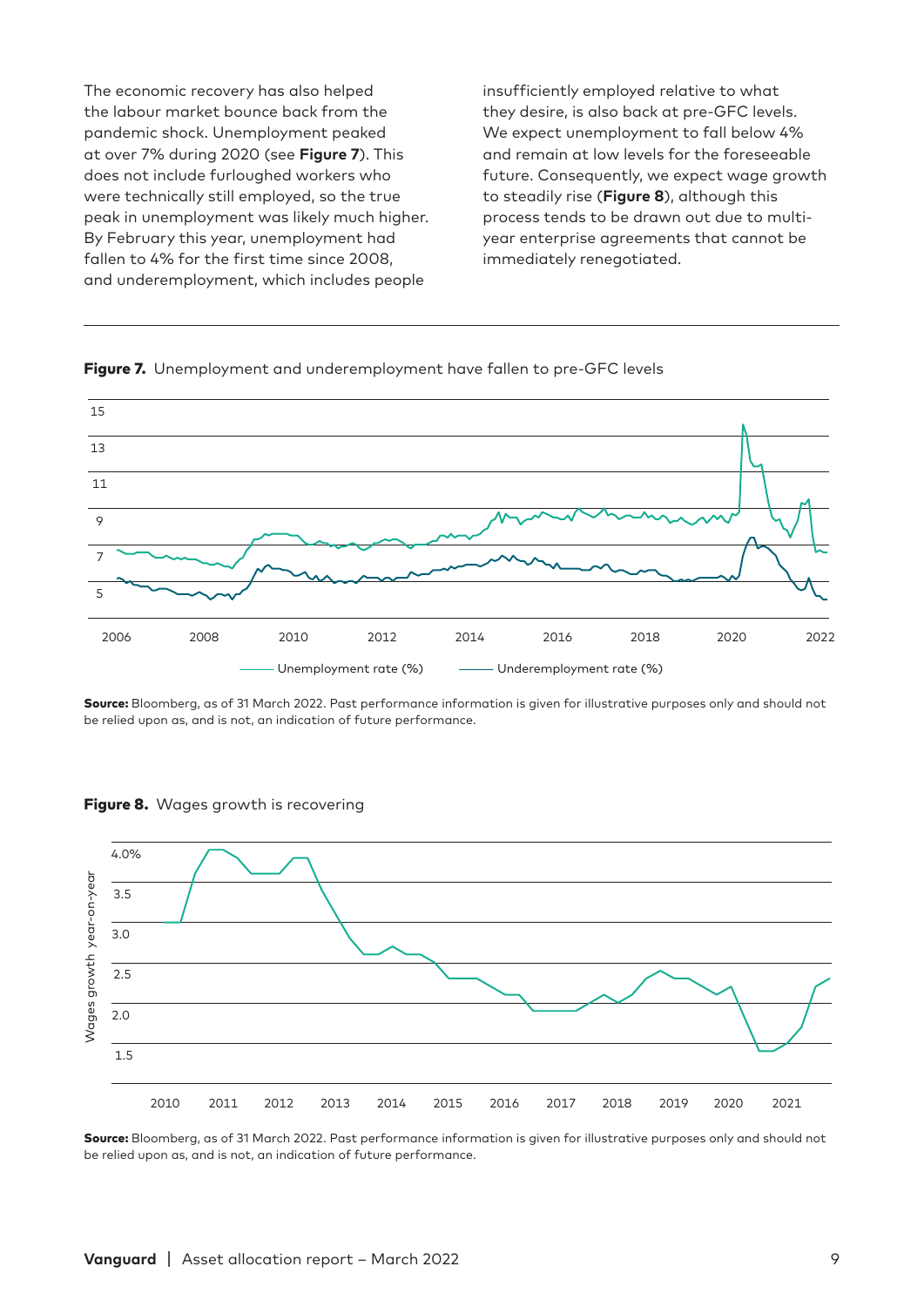These events are broadly positive news for Australia. The one major downside is that, due to the strong economic recovery coupled with supply chain bottlenecks, headline inflation has now risen to 3.5%, putting upward pressure on the cost of living. The Russian invasion of Ukraine and the associated rise in fuel prices have added to the problem and are likely to push inflation above 4% this year. Indeed, medium-term inflation expectations, as measured by the 5-year breakeven inflation rate, have followed the rise in commodity prices (**Figure 9**).

This is a key source of concern for the RBA, whose aim is to keep inflation within the 2–3% target range and to anchor inflation expectations. At a recent event in Sydney, RBA Governor Phillip Lowe stated that "it is only possible to achieve a sustained period of low unemployment if inflation remains low and stable". This hints that the RBA will not tolerate runaway inflation and may soon be forced to start raising interest rates.

Our view is that the RBA will wait until after the federal election, in May. This means that the first rate rise is likely to occur midyear. In the past, the RBA has tended to raise interest rates once per quarter during hiking cycles. This is a rough guide to what may happen this cycle. Hence, we expect two rate hikes in 2022 and four in 2023, taking the cash rate to 0.5% by year end, and to 1.5% by the end of 2023.

For many Australians, a rise in interest rates is unwelcome news. With cost of living pressures already an issue, a rise in rates will lead to higher mortgage payments and greater financial strain. For this reason, it will be difficult for interest rates to climb too high, although we do expect the cash rate to climb towards 2.5% to 3.0% this cycle. The one silver lining is that, after years of near-zero interest rates, a rise in rates will mean that the expected return on less risky assets, such as fixed income and cash, will slowly improve.



#### Figure 9. Rising commodity prices have pushed inflation expectations higher

Source: Bloomberg, as of 31 March 2022. Past performance information is given for illustrative purposes only and should not be relied upon as, and is not, an indication of future performance.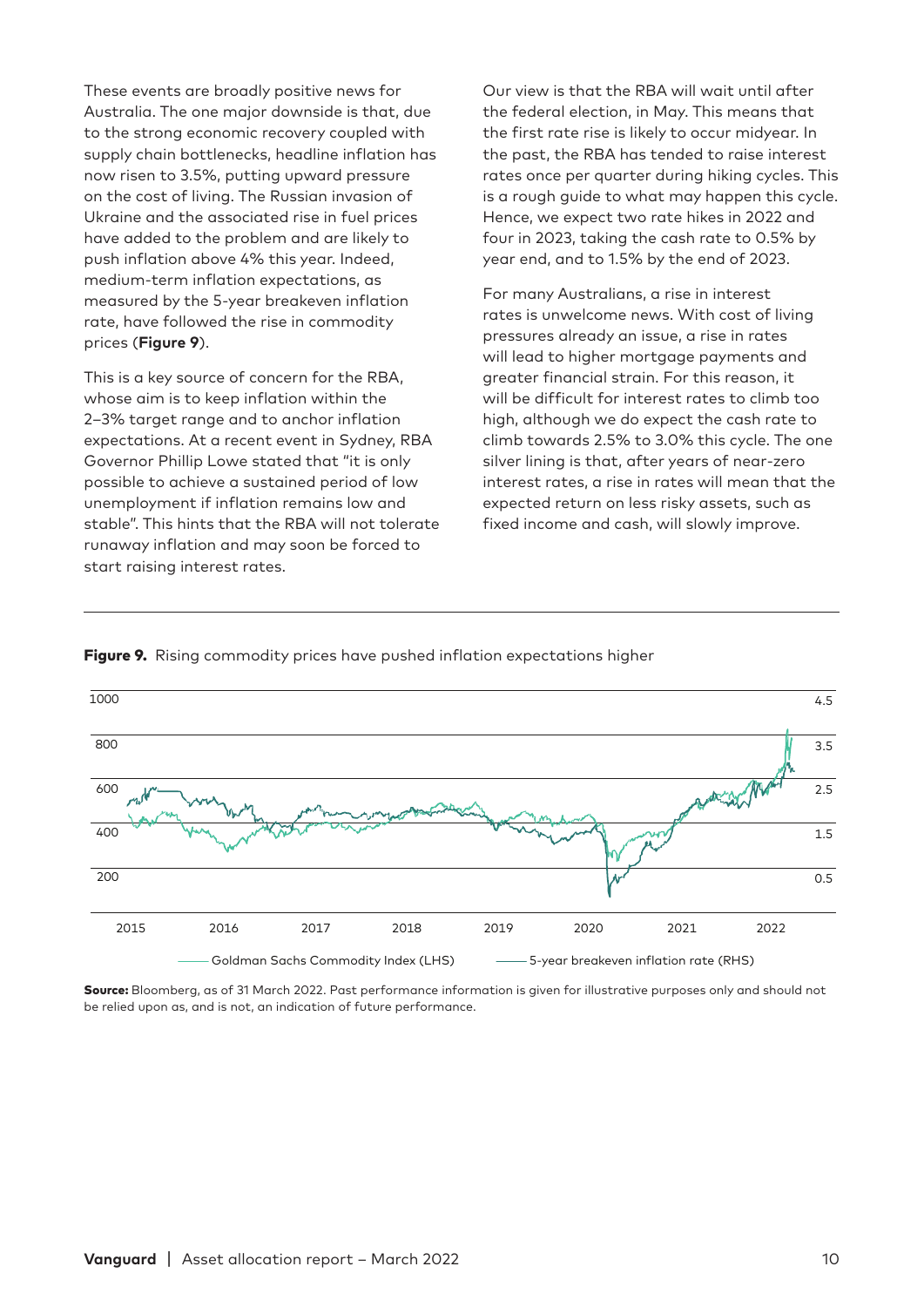#### Market outlook

Following a strong 2021, the March quarter saw markets process the realities of higher inflation and tightening monetary policy as stocks and bonds sold off. Uncertainty and volatility are expected to persist as the conflict in Ukraine continues and China navigates COVID outbreaks.

Given the pace of change in the investment environment over the past quarter, we have contrasted our December forecasts with our interim March expectations, accounting for market movements and volatility. The median 10-year annualised return for December is shown alongside a range of central expectations for March (**Figure 10**).

Cheaper but still elevated valuations in international markets have driven an upgrade in our long-term outlook on global equities of around 70 basis points to 5% per annum over the next ten years. We maintain a constructive but guarded view of risk assets, particularly when compared with the returns of the past decade.

Meanwhile, bond yields have risen materially across many regions, improving our international and local fixed income outlooks by 80 to 100 basis points over the next decade. Echoing previous commentary, rising yields can provide long -term investors with improved return prospects as income is reinvested at higher rates. However, equities are still expected to do the heavy lifting when it comes to delivering returns.

As markets continue to navigate a period of heightened uncertainty, we encourage investors to maintain a long-term view of their investment journey and focus on the factors within their control. This means keeping sight of investment goals, aligning their portfolios and plan, and maintaining the discipline to tune out the noise and stay the course.



#### **Figure 10.** An improved outlook

Source: Vanguard, March 2022 using interim March 2022 and 31 December 2021 VCMM Simulations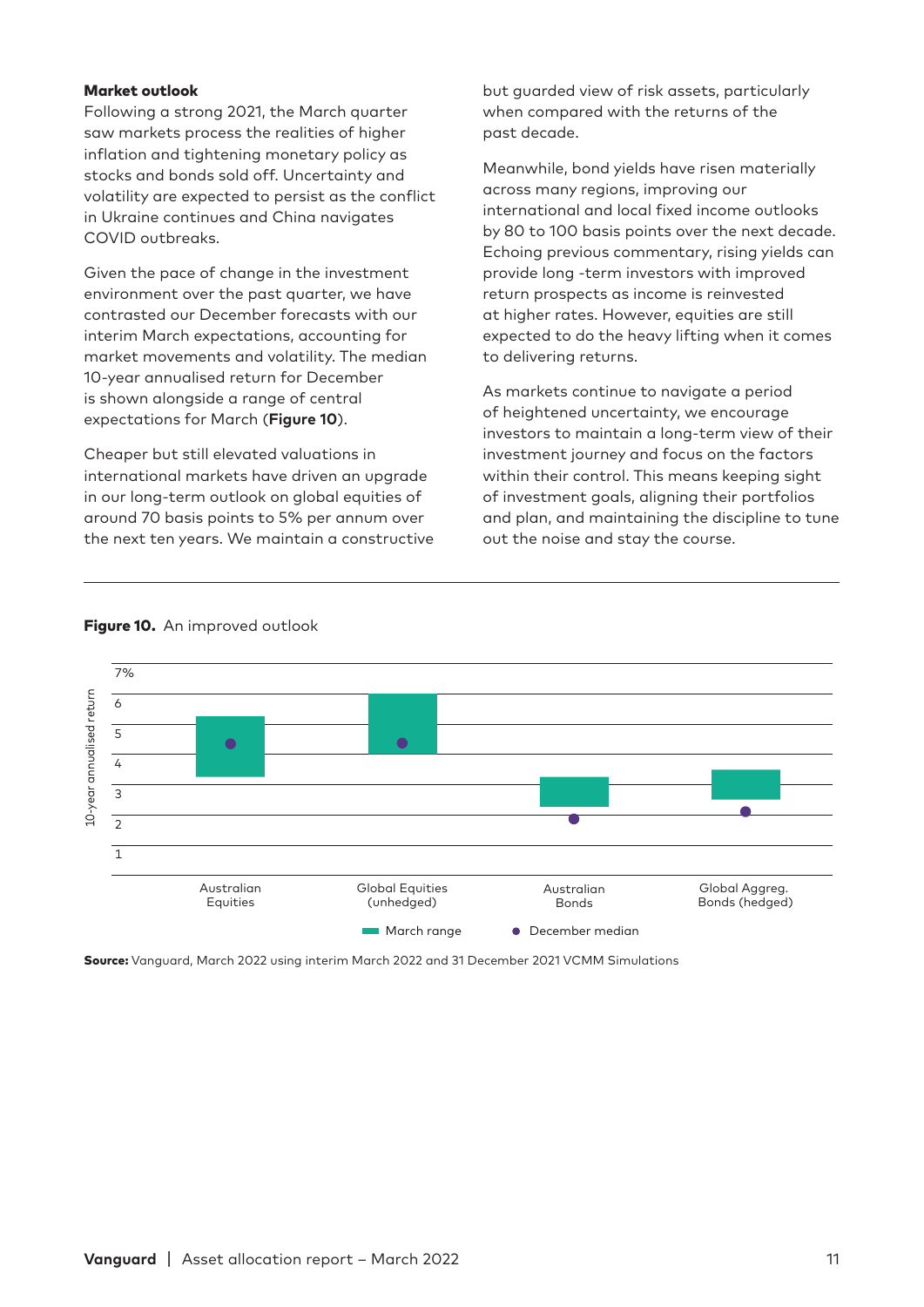### <span id="page-11-0"></span>Long-term market outlook

The chart below shows the Vanguard Capital Markets Model (VCMM) return forecasts over the next 10 years for a range of asset classes and Vanguard's Diversified Funds.

It shows two concepts: the range of annualised 10-year nominal returns and the median volatility experienced.

The bars show the range of return outcomes over a 10-year period. The central return expectations for the asset class or portfolio are shown in the middle of the bars. Observations in the optimistic or pessimistic regions should not come as a surprise though; goals and portfolios should always be positioned with these possibilities in mind.

The red circles show the median volatility forecasts. This represents the volatility of the asset classes that can be expected over the 10-year period. The chart shows that equities are expected to produce a higher return over a 10-year period than bonds, however the trade-off is that an investor can expect a more volatile experience and greater uncertainty over the end point, which could be a much wider range of outcomes.

An important point to remember is that asset returns are not perfectly correlated, which means that if an Australian equity return over 10 years is in the optimistic range, this does not necessarily mean that Australian bond returns will also be in the optimistic range. Combining assets can therefore present strong diversification benefits.



#### Figure 11a. Projected 10-year nominal return outlook

Source: Vanguard, March 2022 using 31 December 2021 VCMM Simulation.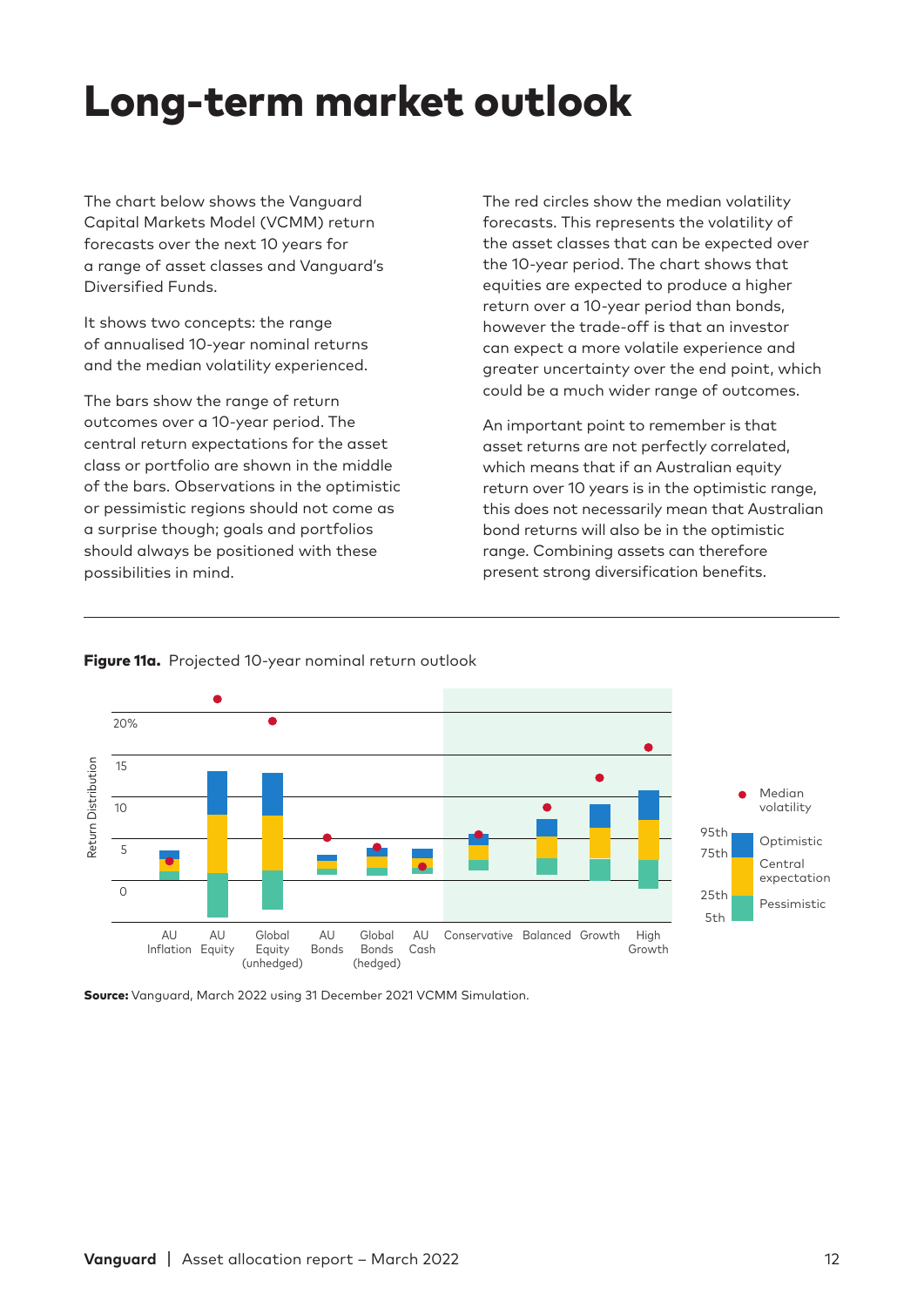#### Figure 11b. Projected 10-year nominal return outlook

|                                  | <b>RETURN PERCENTILE</b> |      |               |      |       |                       |
|----------------------------------|--------------------------|------|---------------|------|-------|-----------------------|
|                                  | 5TH                      | 25TH | <b>MEDIAN</b> | 75TH | 95TH  | <b>MEDIAN</b><br>VOL. |
| <b>Australian Inflation</b>      | 0.0%                     | 1.1% | 1.8%          | 2.5% | 3.6%  | 2.3%                  |
| <b>Australian Equity</b>         | $-4.5%$                  | 0.8% | 4.3%          | 7.9% | 13.0% | 21.5%                 |
| <b>Global Equity (unhedged)</b>  | $-3.5%$                  | 1.1% | 4.3%          | 7.7% | 12.8% | 18.9%                 |
| <b>Australian Bonds</b>          | 0.7%                     | 1.3% | 1.8%          | 2.3% | 3.1%  | 5.0%                  |
| <b>Global Agg Bonds (hedged)</b> | 0.6%                     | 1.5% | 2.1%          | 2.8% | 3.9%  | 3.9%                  |
| <b>Australian Cash</b>           | 0.8%                     | 1.4% | 2.0%          | 2.7% | 3.7%  | 1.6%                  |
| Conservative                     | 1.2%                     | 2.4% | 3.3%          | 4.2% | 5.5%  | 5.4%                  |
| <b>Balanced</b>                  | 0.7%                     | 2.6% | 3.9%          | 5.2% | 7.3%  | 8.7%                  |
| Growth                           | $-0.1%$                  | 2.6% | 4.4%          | 6.3% | 9.0%  | 12.2%                 |
| <b>High Growth</b>               | $-1.1%$                  | 2.4% | 4.8%          | 7.2% | 10.7% | 15.8%                 |

Source: Vanguard, March 2022 using 31 December 2021 VCMM Simulation.

The next two charts show the trade-off between targeting a CPI+ return target and the risk of a loss along the way.

Taking more risk means that an investor increases the probability that they will achieve their target over 10 years.

Highlighting the importance of managing expectations, it also means there is the increased probability of experiencing a negative return or a large annual loss in at least one year over the 10 year period.

#### Figure 12a. Probability of achieving real return Figure 12b. Downside risks



Notes: The projections or other information generated by the VCMM regarding the likelihood of various investment outcomes are hypothetical in nature, do not reflect actual investment results, and are not guarantees of future results. Distribution of return outcomes from the VCMM are derived from 10,000 simulations for each modelled asset class in AUD. Results from the model may vary with each use and over time.

Source: Vanguard, March 2022 using 31 December 2021 VCMM and 31 December 2020 VCMM Simulations.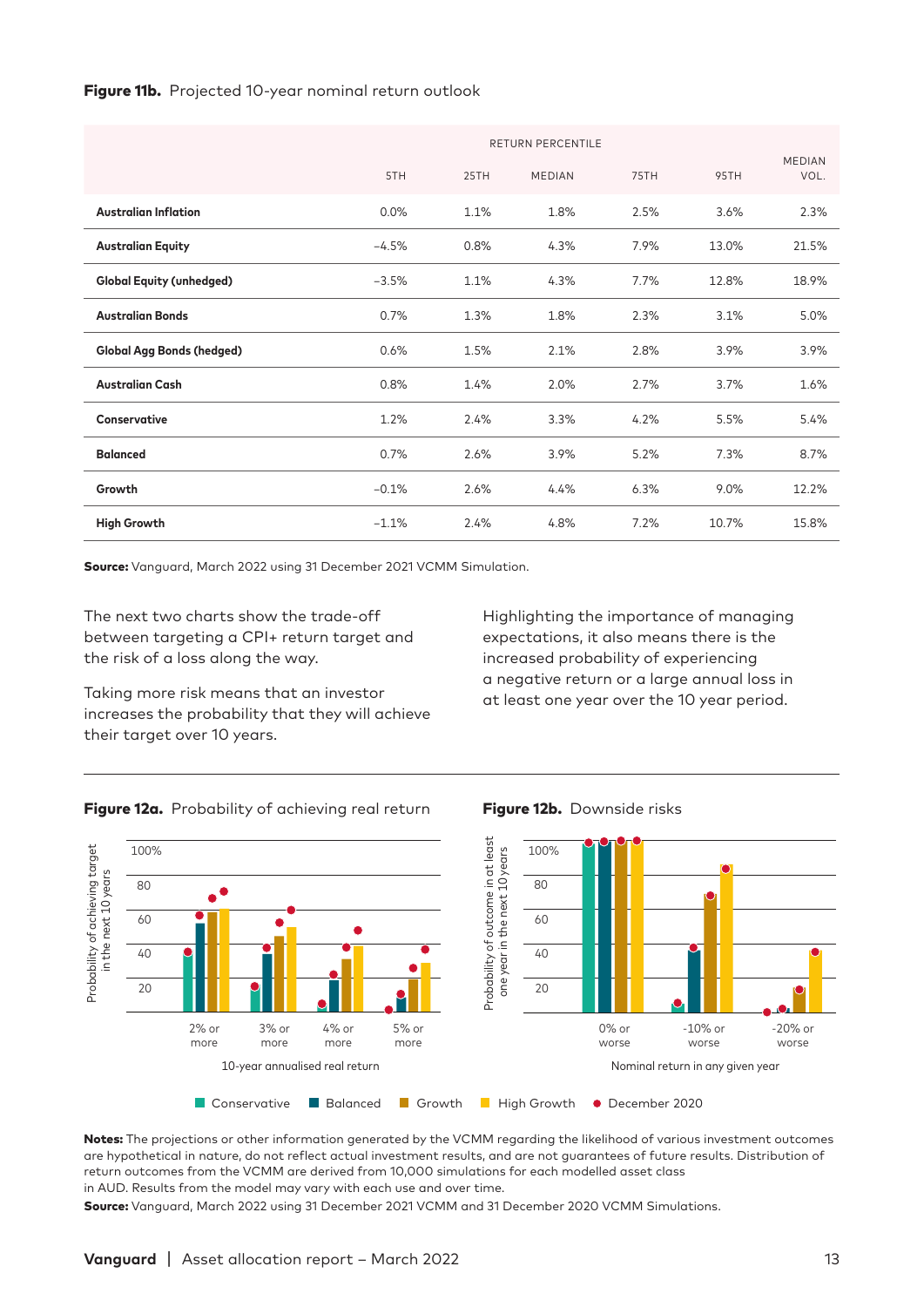#### About Vanguard's Investment Strategy Group

Vanguard's Investment Strategy Group is a global team of economists and investment and portfolio construction strategists with a wide variety of specialties, ranging from monetary policy to index construction to market trends. Their research serves as the basis for Vanguard's investment principles and methodology, guides Vanguard's global leadership and influences decisions about our investment offerings and portfolio construction.

#### Research-based investment approach

As part of Vanguard's broader Investment Management Group, ISG plays an essential role in developing Vanguard's investment methodology, which is carried through in the implicit and explicit advice solutions available to our clients. Our global chief economist and head of ISG reports directly to Vanguard's global chief investment officer. We work closely with Vanguard's in-house portfolio managers. Notably, our global chief economist is integrated into Vanguard Fixed Income Group through our portfolio management process. Through that process, ISG advises our fixed income investment managers on the macroeconomic outlook, expected monetary policy and other factors to support day-to-day portfolio management. Vanguard's investors around the world benefit from our collaborative approach to investment management, research and thought leadership.

#### Vanguard Capital Markets Model

The Vanguard Capital Markets Model® (VCMM) projections are based on a statistical analysis of historical data. Future returns may behave differently from the historical patterns captured in the VCMM. More important, the VCMM may be underestimating extreme negative scenarios unobserved in the historical period on which the model estimation is based. The VCMM is a proprietary financial simulator developed and maintained by Vanguard's Investment Strategy Group. It is a long-term tool that takes into account current macroeconomic conditions and equity and bond valuations to forecast distributions of future returns for a wide range of asset classes and portfolios. The primary value of the VCMM is in its application to analysing potential client portfolios. VCMM asset-class forecasts – comprising distributions of expected returns, volatilities, and correlations — are key to the evaluation of potential downside risks, various risk-return trade-offs, and diversification benefits of various asset classes.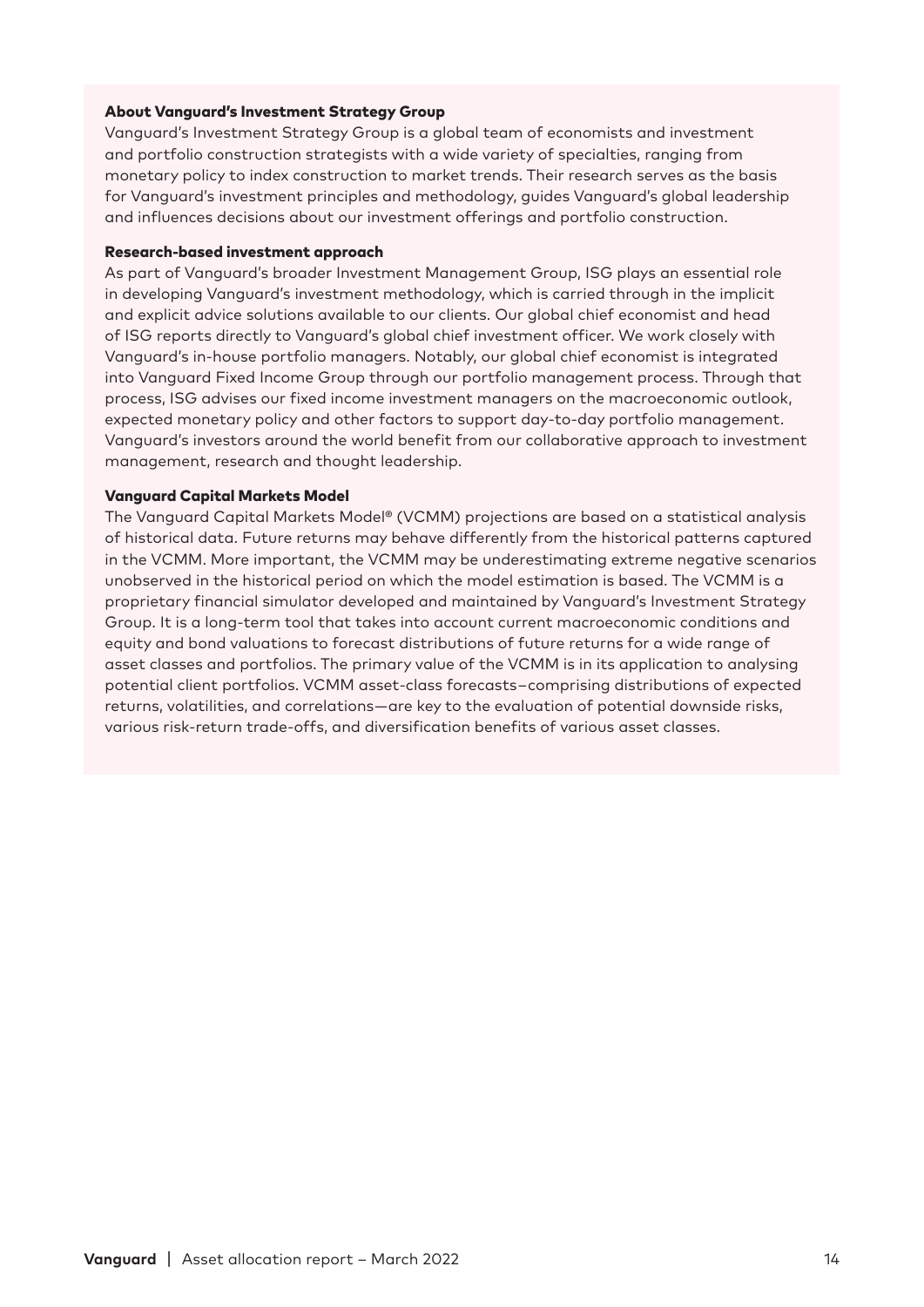## <span id="page-14-0"></span>Asset allocation

Vanguard's approach to asset allocation is to provide long-term returns that match investors' desired level of risk. The broad allocations to defensive (fixed income) and growth (equities) are the main factors influencing the risk-return profiles of our asset allocation strategies.

Our asset allocation approach is designed with a medium to long-term investor in mind (a time horizon of at least five years), reflecting the reality that the majority of Australian investors need to accept some market risk in order to reach their investment goals.

#### Why diversification matters

We believe that a successful investment strategy starts with an asset allocation suitable for its objective. In practice, diversification is a rigorously tested application of common sense: markets will often behave differently from each other—sometimes marginally, sometimes greatly—at any given time.

Owning a portfolio with at least some exposure to many or all key market components ensures the investor of some participation in stronger areas while also mitigating the impact of weaker areas.

Many investors lack the time, interest, or skills, and can become overwhelmed by the choice of investment options, asset classes, and other implementation hurdles such as choosing between index and active management. Investors also face behavioural risks in adhering to their investment plan over time due to the temptation of performance chasing or overreacting to market events.

Vanguard Diversified Funds provide professionally managed portfolio solutions designed to help medium to long-term investors achieve their goals and overcome these challenges.



#### Understanding Vanguard's SAA process

For multi-asset funds, such as Vanguard Australia's Diversified Funds, Vanguard's Investment Strategy Group (ISG) conducts an annual review of the strategic asset allocation (SAA) of the funds. The team considers new asset classes, currency exposure, home bias, regulatory and tax impact, investment costs, investor behaviours, and implementation factors amongst others. The ISG team presents a recommendation to maintain or change the SAA to Vanguard's global Strategic Asset Allocation Committee (SAAC), which oversees all of Vanguard's multiasset funds. The SAAC is comprised of senior leaders from the Investment Management Group and Vanguard's advice businesses and is co-chaired by Vanguard's global chief economist. Upon approval of a change to the SAA, Vanguard assesses the feasibility, tax impact, and costs of the recommended changes and presents to the Board of Vanguard Australia for approval prior to implementing the changes.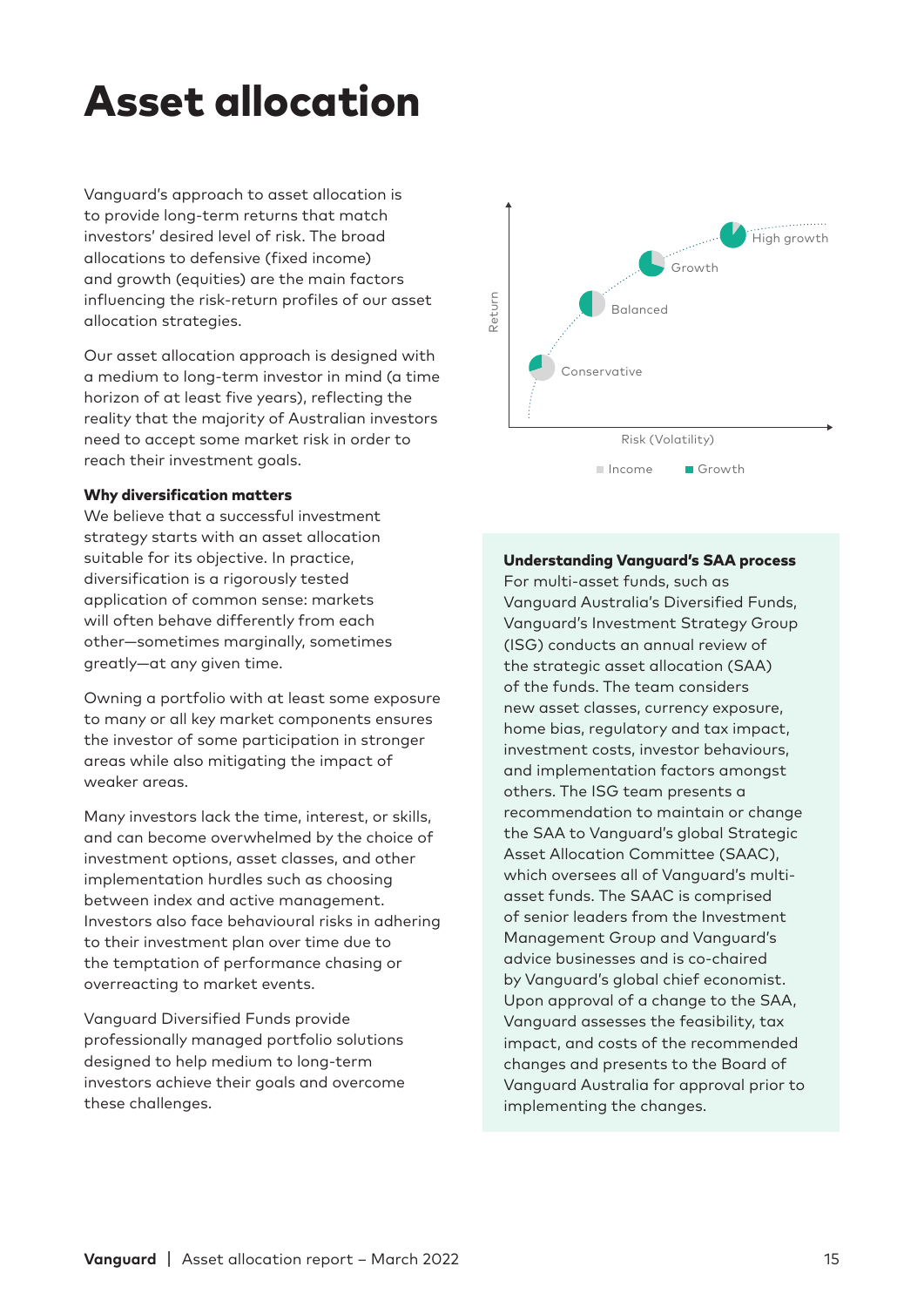The shaded boxes display the total return percentile rank of the Vanguard fund within its peer group\*, as shown by the colour code, with the number reflecting the Vanguard fund return in excess of the peer group median return (%). The numbers below the shaded boxes indicate the number of funds in the peer groups across each time period.



Figure 13. Vanguard Diversified Funds peer group comparison as at 31 March 2022

Sources: Vanguard, March 2022. Calculations using data from Morningstar Inc. Past performance information is given for illustrative purposes only and should not be relied upon as, and is not, an indication of future performance. All returns are net of fees and assume reinvestment of income distributions. Returns greater than 12 months are annualised. There has been no adjustment for survivorship bias.

\* The peer groups were constructed by first sourcing a universe of funds from Morningstar having the same category as the Vanguard Funds, but excluding Vanguard strategies. An automated filter was then applied to these original peer groups with the aim of removing identified duplicate investment strategies and retain unique strategies.

#### Figure 14. Vanguard Diversified Funds return contributions for the quarter as at 31 March 2022

|                                                              | 3 MONTH          | 3 MONTH RETURN CONTRIBUTION (%) |             |             |             |
|--------------------------------------------------------------|------------------|---------------------------------|-------------|-------------|-------------|
| <b>FUND</b>                                                  | GROSS RETURN (%) | <b>VCIF</b>                     | <b>VBIF</b> | <b>VGIF</b> | <b>VHIF</b> |
| <b>Vanguard Cash Reserve Fund</b>                            | 0.02             | 0.0                             | 0.0         | 0.0         | 0.0         |
| <b>Vanguard Australian Fixed Interest Index Fund</b>         | $-5.97$          | $-1.1$                          | $-0.9$      | $-0.5$      | $-0.2$      |
| <b>Vanguard Australian Shares Index Fund</b>                 | 2.09             | 0.3                             | 0.4         | 0.6         | 0.7         |
| <b>Vanguard International Shares Index Fund</b>              | $-8.34$          | $-0.7$                          | $-1.2$      | $-1.7$      | $-2.2$      |
| <b>Vanguard International Small Companies Index Fund</b>     | $-9.59$          | $-0.2$                          | $-0.3$      | $-0.5$      | $-0.6$      |
| <b>Vanguard Emerging Markets Shares Index Fund</b>           | $-9.89$          | $-0.2$                          | $-0.3$      | $-0.4$      | $-0.5$      |
| Vanguard International Shares Index Fund (Hedged) - AU Class | $-4.91$          | $-0.3$                          | $-0.4$      | $-0.6$      | $-0.8$      |
| <b>Vanguard Global Aggregate Bond Index Fund (Hedged)</b>    | $-5.54$          | $-2.3$                          | $-1.9$      | $-1.2$      | $-0.4$      |
| <b>Total Return Contribution (%)</b>                         |                  | $-4.5$                          | $-4.7$      | $-4.3$      | $-3.9$      |

\* Figures in the return contribution table are calculated as the product of the monthly gross return and the corresponding actual asset allocation.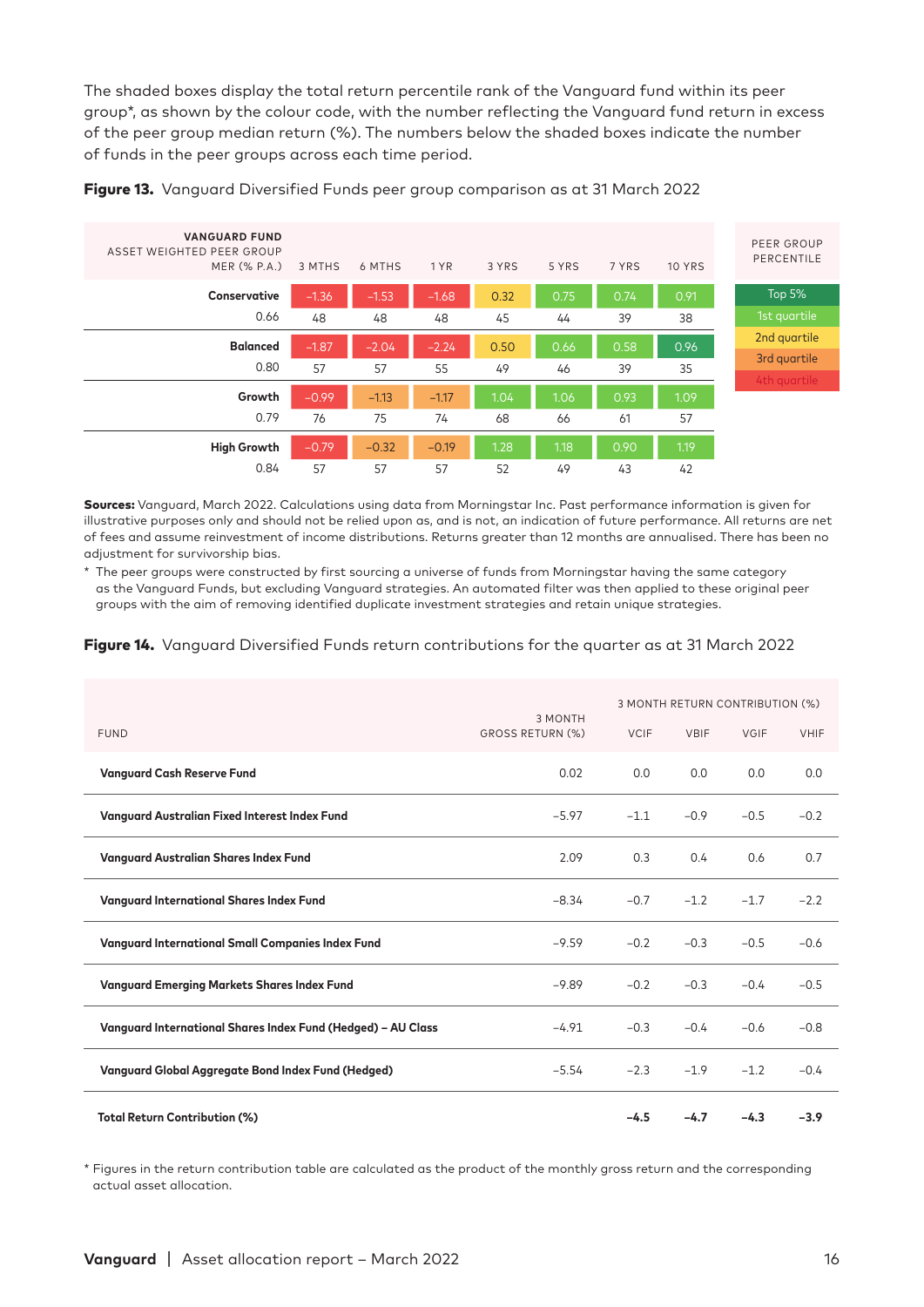## <span id="page-16-0"></span>What the yield curve is—and isn't telling us

The recent flattening of the U.S. yield curve has left many investors wondering whether a recession is on the horizon and whether they should adjust their portfolios in response. But investors should not overreact, according to Andrew Patterson, senior international economist in Vanguard Investment Strategy Group, and John Madziyire, head of U.S. Treasuries/TIPS in Vanguard Fixed Income Group.

"In the past, inversions of the yield curve have been reasonably reliable indicators of recession," Patterson said. "But interpreting the signals can be challenging, particularly in an environment like this with so much uncertainty over inflation, Federal Reserve policy, the labour market, and now the war in Ukraine. Against this unusual backdrop, we need to be careful in drawing parallels to history."

Yield curves normally slope upward because investors naturally demand a higher return for tying up their principal for longer periods. Longer-term bonds carry a greater risk of

exposure to inflation. A steepening curve signals expectations for a healthy economy, whereas a flattening of the curve and, beyond that, an inversion reveal some concerns.

#### Recession isn't a foregone conclusion

Historically, an inverted yield curve—where the yield on longer-term Treasury bonds is lower than that of shorter-term Treasury bonds—has foreshadowed a recession in the next year or two. The inversion implies that investors' outlook for the economy over longer periods has deteriorated compared with their near-term views.

But there are several other reasons why part of the yield curve has flattened. The Fed has embarked on quantitative easing (QE) during the last two interest rate cycles. The first came in response to the global financial crisis and the second to the COVID-19 pandemic. As shorter-term Treasury rates approached zero, the Fed could stimulate the economy only by lowering yields on the long end of the curve, thus creating a flatter curve.



Figure 15. The spread between the two-year and 10-year Treasuries is at historic lows at this stage of the rate hike cycle

Notes: A spread is the difference between the yield of a bond with one maturity compared with a bond of another maturity. Sources: Vanguard, based on data as of 1 March 2022, from the U.S. Department of the Treasury, the Federal Reserve, and the National Bureau of Economic Research.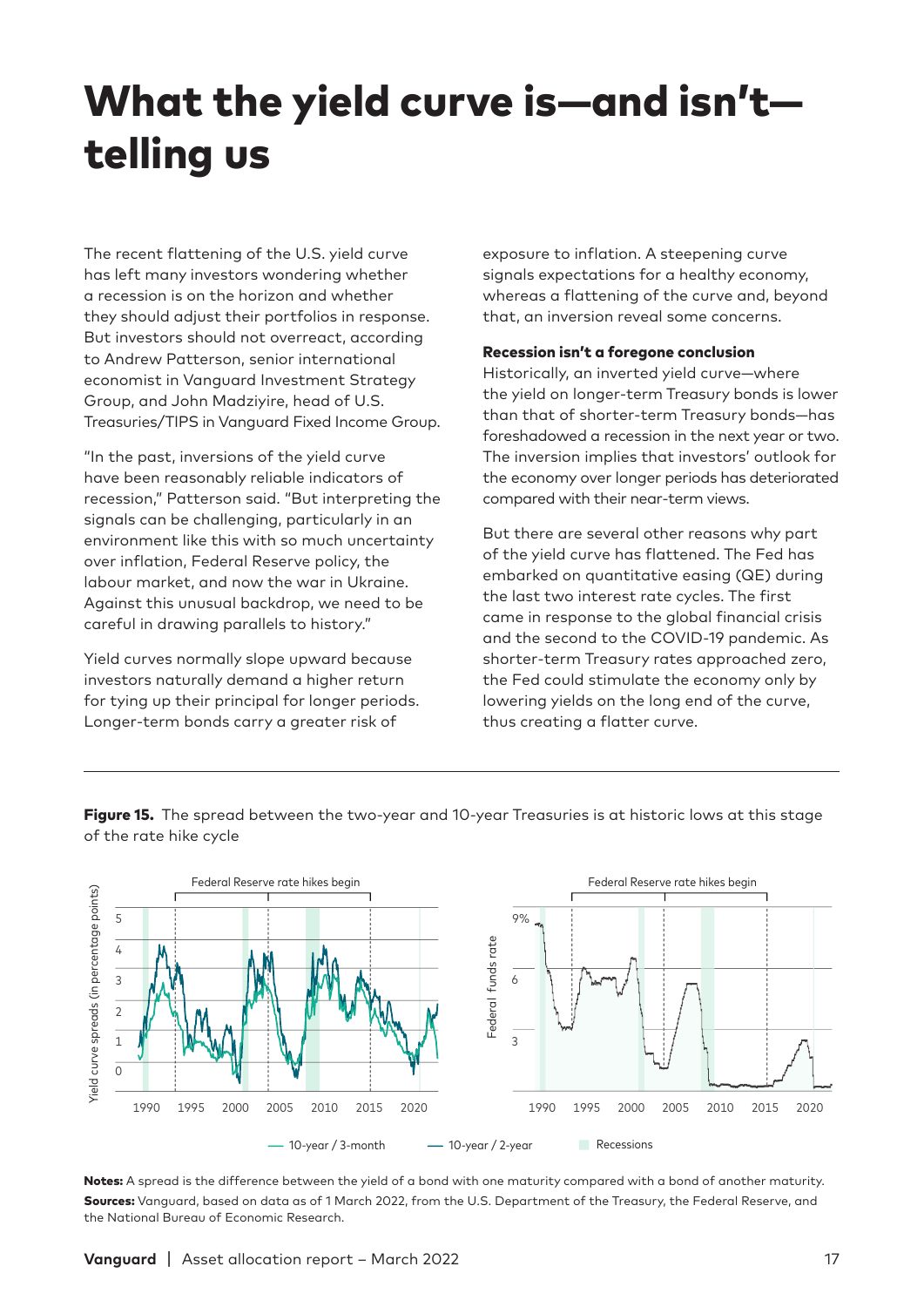In the post-COVID cycle, accelerated QE plus strong demand for Treasuries from overseas markets and pension funds have helped drive down longer-term yields.

Now the uncertainty over how much the Fed will continue to tighten monetary policy is flattening the curve, this time by short-term rates rising more than longer-term rates. "The Federal Reserve has already signaled its plans to raise rates above the neutral rate to about 2.75%," Madziyire said. "The risk is that with inflation already running at a 40-year high, the Fed may have to raise rates higher than anticipated."

The result has been a rapid narrowing of spreads between 2-year and 10-year Treasury bonds, to just 6 basis points on March 291 .

"With the Fed just starting to raise the federal funds rate, a 6-basis-point spread is significantly narrower than normal at this early stage of the cycle," Madziyire said. "Many investors may think a recession is a foregone conclusion."

But Madziyire noted that yield curve inversions have typically happened further into an economic expansion when rates were already relatively high.

Patterson echoed the point: "Today we're talking about inversions when the federal funds rate remains very close to zero, certainly below anything most people would estimate to be a neutral rate," he said.

The spread between 3-month and 10-year Treasuries may be a better indicator of an economic slowdown—and that spread isn't sending recessionary signals, Patterson said.

"Because the 3-month Treasury is much shorter than the 2-year, it is much more sensitive to Fed policy and reflective of current economic conditions, so its narrowing spread with the 10-year is generally a better indicator of potential recessions," he said. "The 3-month/10-year spread has actually widened in recent weeks, and the yield curve has steepened at the shorter end."

#### Figure 16. Mixed signals from a rising, flattening yield curve



**Sources:** Vanauard, based on data from the U.S. Department of the Treasury.

<sup>1</sup> A basis point is one-hundredth of a percentage point.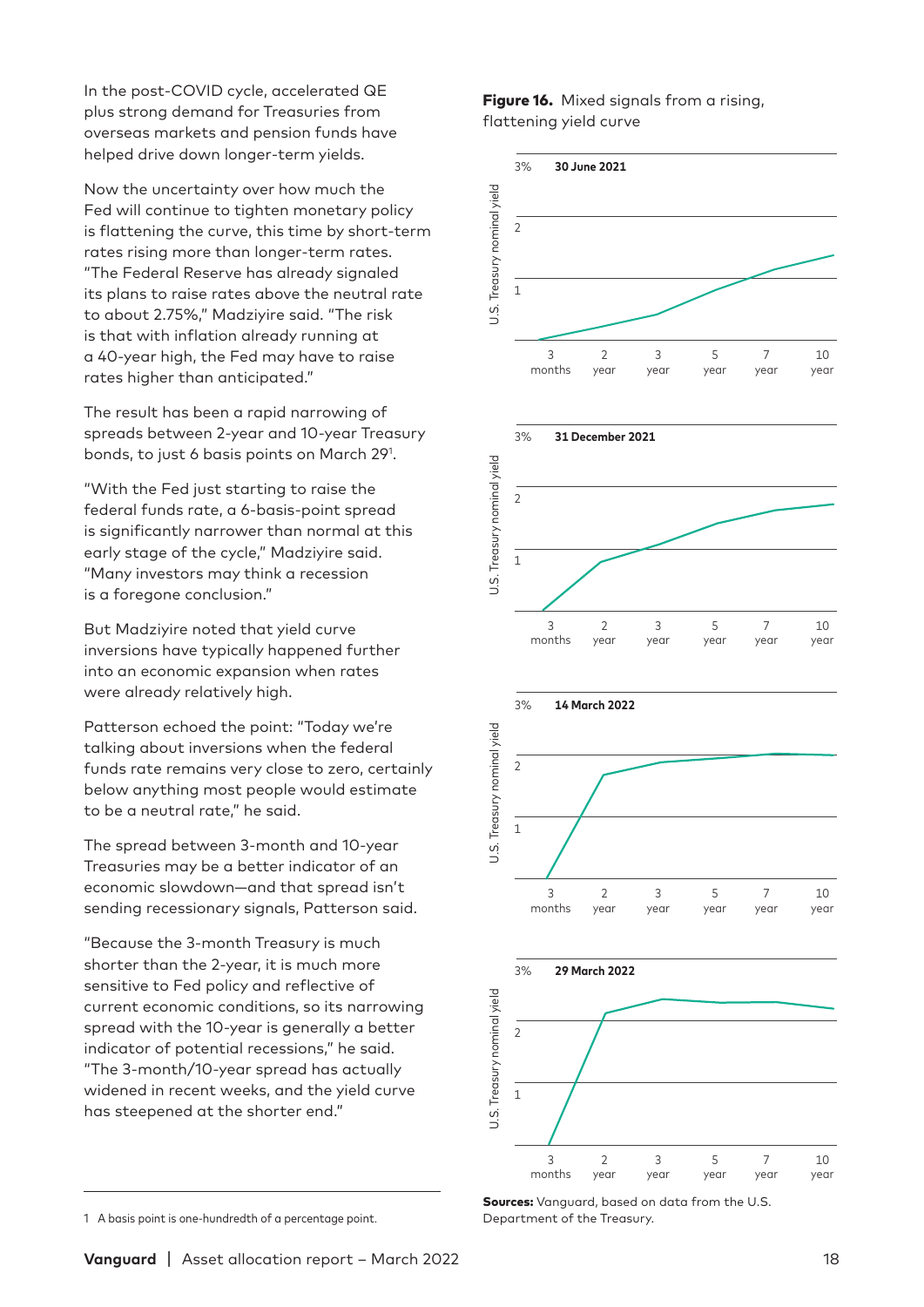#### What investors might do next

Madziyire said he and his team have been overweighting 10-year bonds and underweighting 2-year bonds. "Given the expected market reaction to the recent and upcoming Fed moves, we expect the rate at which the 2-year goes up to be faster than the rate at which the 10-year bond rises," he said<sup>2</sup>.

He added that investors should continue to hold fixed income in their portfolios despite the short-term challenges associated with a rising rate environment. Short-duration bond portfolios will do relatively well in a diversified portfolio in such an environment because they are less sensitive to rising rates. But even when stock returns and bond returns decline in tandem, bonds provide diversification benefits, as the magnitude of losses in fixed income portfolios is often significantly less than that of stocks.

Rising interest rates can be good for bond investors and savers, as current and future income benefits from being reinvested at higher rates.

"Fixed income investors may feel some pain in the short term," Madziyire said. "But if you are a long-term investor, higher yields mean more income."

<sup>2</sup> The neutral rate is typically defined as the equilibrium federal funds rate at which policy is putting neither upward nor downward pressure on the economy.